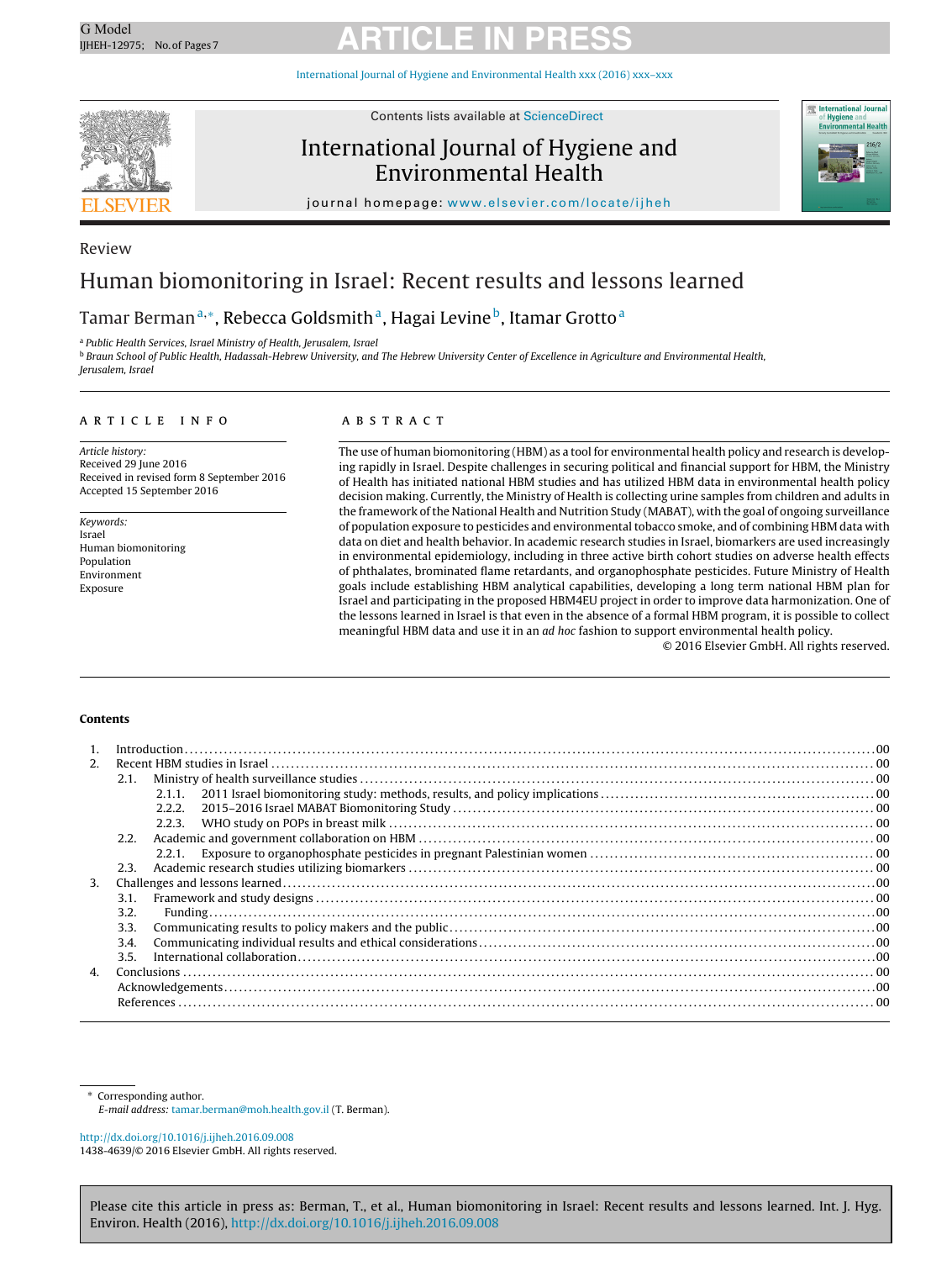2 T. Berman et al. / International Journal of Hygiene and Environmental Health xxx (2016) xxx–xxx

**1. Introduction**

Israel is a small, densely populated country (population of 8.5 million; 387.3 persons per square km of land) with significant environmental pressures resulting from rapid economic and population growth [\(Organization](#page-6-0) [for](#page-6-0) [Economic](#page-6-0) [Co-operation](#page-6-0) [and](#page-6-0) [Development,](#page-6-0) [2011;](#page-6-0) [World](#page-6-0) [DataBank,](#page-6-0) [2016\).](#page-6-0) Responsibility for environmental health issues, and specifically for chemical management policy, is shared among several ministries, making coherent policy-making regarding chemicals in air, food, personal care products, and water a challenge. Policy making in environmental health in Israel is frequently crisis driven, with other national priorities more pressing, such that resources are not always available for an integrated and systematic evaluation of environmental health problems [\(Preuss](#page-6-0) et [al.,](#page-6-0) [2006\).](#page-6-0)

Human biomonitoring (HBM) has emerged as a tool for assessing cumulative exposure to complex mixtures of chemicals and for monitoring chemical exposures in the general population [\(Sexton](#page-6-0) et [al.,](#page-6-0) [2004\).](#page-6-0) Many countries, including the US, Canada, Germany, France, and Belgium, have developed National Biomonitoring Programs ([Choi](#page-6-0) et [al.,](#page-6-0) [2015\).](#page-6-0)

As in many developing countries, adverse reproductive health trends and increasing rates of diseases such as asthma, obesity, diabetes, and certain types of cancer have raised concerns about health impacts of environmental chemicals in Israel [\(Berman](#page-6-0) et [al.,](#page-6-0) [2012;](#page-6-0) [Environment](#page-6-0) [and](#page-6-0) [Health](#page-6-0) [Fund](#page-6-0) [and](#page-6-0) [Ministry](#page-6-0) [of](#page-6-0) [Health,](#page-6-0) [2014\).](#page-6-0) Although to date there is no formal National Human Biomonitoring Program or network in Israel, and no legal foundation in Israel for HBM, in 2009 the Israel Ministry of Health initiated a national HBM study in an attempt to gather data on integrated chemical exposure of the population from various exposure sources and in order to promote surveillance and prevention of potentially harmful exposures to chemicals in the population.

In addition, academic researchers in Israel are increasingly using HBM tools in environmental epidemiology, and have conducted studies to develop novel biomarkers for environmental exposures. The purpose of this article is to review recent HBM studies in Israel, to highlight regulatory uses of this data in environmental health policy, and to describe challenges and lessons learned in developing a national HBM framework in a small country.

### **2. Recent HBM studies in Israel**

We searched for information on HBM studies conducted in the Israeli population in the last five years (since 2011), excluding studies in occupational settings. Relevant sources were a literature review by PubMed search using key words: human; biomonitoring; Israel; as well as communication with researchers and funding agencies. We briefly present methods and results of these studies. We elaborate on the 2011 Ministry of Health HBM study as it is the most relevant to a national HBM framework.

### 2.1. Ministry of health surveillance studies

#### 2.1.1. 2011 Israel biomonitoring study: methods, results, and policy implications

The Israel Biomonitoring Study was conducted by the Ministry of Health in 2011 with the goals of measuring urinary levels of several environmental contaminants (organophosphate (OP) pesticides, phthalates, bisphenol A (BPA), cotinine, and polycyclic aromatic hydrocarbons (PAHs)) in the Israeli population, comparing levels with other international populations, and identifying demographic, behavioral, and dietary predictors of exposure to these contaminants [\(Berman](#page-6-0) et [al.,](#page-6-0) [2013a\).](#page-6-0) Participants from the adult general population (ages 20–73) were recruited from 5 regions in Israel. As

the population of Israel is comprised of both Jewish (∼75% of the population) and Arab (∼21%) citizens, the sample included Jewish (74.1%), Arab (24.3%), and other (1.6%) participants. It is unclear to what extent the study population is representative of the general adult population in Israel, as a convenience non-random sampling technique was employed to recruit individuals to the study. However, the recruitment strategy was designed to include individuals from different ethnic and geographical subpopulations in Israel.

Participants provided a spot urine sample and completed an in depth interview including questions on health, lifestyle, and diet (24 h recall and food frequency questionnaire). Urine samples were analyzed at the University of Erlangen-Nuremberg in Germany.

Higher socioeconomic status (education and income) emerged as an important predictor of increased exposure to both OP pesticides and BPA, likely due to increased consumption of fruits and vegetables and more eating outside the home in higher socioeconomic groups ([Berman](#page-6-0) et [al.,](#page-6-0) [2013b,](#page-6-0) [2014\).](#page-6-0) On the other hand, higher socioeconomic status was associated with lower exposure to environmental tobacco smoke (ETS) (based on cotinine) in nonsmokers [\(Levine](#page-6-0) et [al.,](#page-6-0) [2013\).](#page-6-0) We identified dietary predictors for BPA, OP pesticides and PAHmetabolites [\(Levine](#page-6-0) et [al.,](#page-6-0) [2015\)](#page-6-0) but also identified the need for more targeted questions on dietary patterns in order to improve our methodology for identifying dietary predictors of exposure to environmental contaminants in future HBM studies.

In order to identify contaminants as a potential public health cause for concern and priority for public health policy intervention, we compared urinary levels in our population to other international populations and/or to health based threshold values (HBM1 and biomonitoring equivalent values). We note that for the contaminants measured in our study health based threshold values were available only for BPA and phthalates.

Median creatinine adjusted concentrations of several OP metabolites (dimethyl phosphate, dimethyl thiophosphate) were high in our study population compared to the general US and Canadian populations [\(Fig.](#page-2-0) 1). Adjusted concentrations of total dimethyls were almost 10 times higher than in NHANES adults and almost 3 times higher than in Canadian adults. For the chlorpyrifos specific metabolite 3,5,6-trichloro-2-pyridinol (TCPy), median urinary levels in our population were high compared to the US general population (2.34  $\mu$ g/g compared to 0.88  $\mu$ g/g), as were 95th percentile values (8.52  $\mu$ g/g compared to 3.2  $\mu$ g/g) (unpublished data).

The percent of non-smokers with quantifiable urinary cotinine (63%) was relatively high in our study population, reflecting widespread exposure to ETS. Since cotinine is measured in serum in the US National Health and Nutrition Examination Survey (NHANES) and was not measured in the French study "Exposure of the French population to environmental pollutants" in 2006–2007, we limited our comparison to the Canadian general population in 2009–2011. Compared to 14.6% of non-smokers aged 20–39 and 11.2% aged 40–59 with urinary cotinine levels above the level of detection (1  $\mu$ g/L) in Canadian adults, in our population rates were higher, 67% and 45% respectively.

Phthalate metabolite concentrations were higher in our study population compared to the general US population but values were below health-based threshold values. For example, for the phthalate metabolite mono(2-ethyl-5-hydroxyhexyl)phthalate (5OH-MEHP), both median (30.4  $\mu$ g/L) and 90th percentile values  $(91.1 \,\mu g/L)$  in our study population were very low compared to the HBM-1 value (300  $\mu$ g/L for women of reproductive age and 750 µg/L for males 14 years and older) determined by the [Human](#page-6-0) [Biomonitoring](#page-6-0) [Commission](#page-6-0) [\(2015\).](#page-6-0)

Median creatinine adjusted urinary BPA concentrations in the study population (3.0  $\mu$ g/L) were comparable to those in Belgium and Korea; higher than those reported for the general US, German,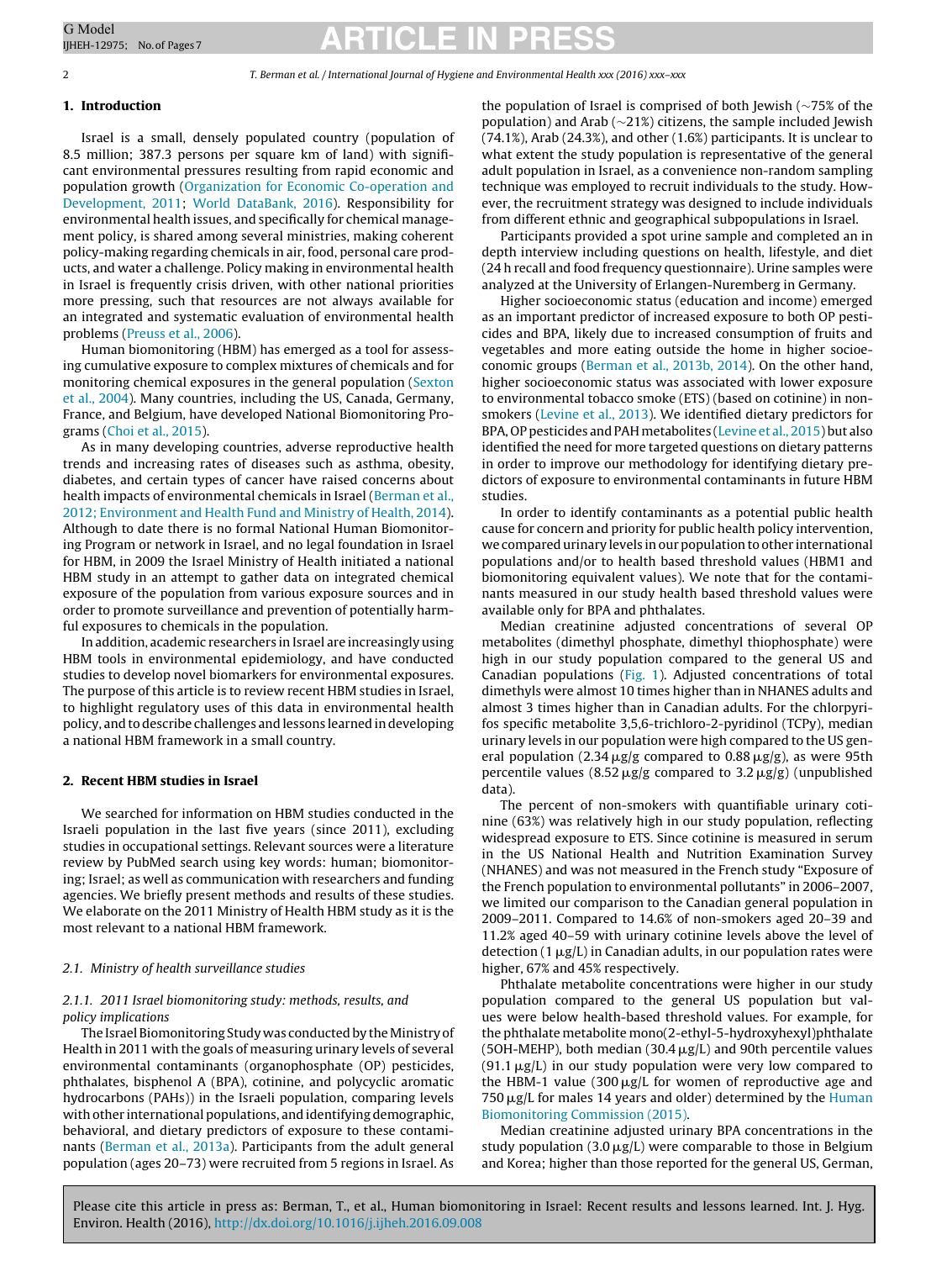T. Berman et al. / International Journal of Hygiene and Environmental Health xxx (2016) xxx–xxx 3

<span id="page-2-0"></span>

**Fig. 1.** Median Creatinine Adjusted Dialkyl Phosphate Levels in Israeli Adults Compared to Adults in France, Canada, and the US.

and Canadian populations; and very low compared to health-based threshold values (Human Biomonitoring-1 value of 2500  $\mu$ g/L and Biomonitoring Equivalent value of 2000  $\mu$ g/L).

Geometric mean creatinine adjusted urinary concentrations of four hydroxyphenanthrenes (1-hydroxyphenanthrene, 2-hydroxyphenanthrene, 3-hydroxyphenanthrene, and 4 hydroxyphenanthren) were comparable to those found in the general US population aged 20 and older in 2007–2008 whereas concentrations of 1-hydroxypyrene were higher in our study population. Urinary concentrations of all PAHs were significantly higher among current smokers or participants with higher cotinine levels but were not associated with cotinine concentrations in non-smokers in the overall study population ([Levine](#page-6-0) et [al.,](#page-6-0) [2015\).](#page-6-0)

We note that differences in participant selection and recruitment, biological matrices and sampling, analytical method, and year or season of sample collection make direct comparison of results from different HBM studies problematic ([Lakind](#page-6-0) et [al.,](#page-6-0) [2012\).](#page-6-0) Despite this limitation, using the data interpretation scheme described above, we identified two contaminants as being of potential public health concern and high priority for public health policy intervention: cotinine and OP pesticides.

Our findings on relatively high levels of exposure to organophosphate pesticides were presented to the Ministry of Agriculture in a Ministry of Health position paper and were effective in supporting policy to phase out 11 active ingredients in Israel in 2012–2014 and to restrict uses of 6 additional OP active ingredients. Our findings on widespread exposure to ETS in the non-smoking adult population were presented at Parliament meetings and were used to support legislation to expand the smoking ban in public places to open spaces such as stadiums and railway platforms [\(Rosen](#page-6-0) [and](#page-6-0) [Peled-Raz,](#page-6-0) [2015\).](#page-6-0) Though there have been legislative efforts to restrict smoking in public places in Israel over the last twenty years, our findings indicate that there is still a long way to go, especially among males, the younger population and those with lower education ([Levine](#page-6-0) et [al.,](#page-6-0) [2013\).](#page-6-0)

#### 2.2.2. 2015–2016 Israel MABAT Biomonitoring Study

For the first time in Israel, HBM was integrated in the Ministry of Health National Health and Nutrition Survey (MABAT), a survey of 1500 children and 4000 adults. Urine samples will be analyzed for pesticides and cotinine in a sub-sample of 200 adults and 100 children. These contaminants were chosen since they were identified in the 2011 study as of high potential public health concern. The study will focus on children since children are highly susceptible

to both OP pesticides and ETS and data are not available in Israel on exposure to these contaminants in children.

As part of the survey, participants provided detailed information on diet (24 h recall and food frequency questionnaires), anthropometric data (weight, height, others), and lifestyle and health topics such as socioeconomic status, smoking, physical activity, alcohol, medication use, a wide variety of medical conditions. The survey provides an opportunity to explore associations between HBM and dietary and health data, as well as an opportunity to explore the benefits and obstacles related to using national health and nutrition surveys as a platform for HBM. Finally, we plan to compare urinary cotinine and OP pesticide levels with those observed in our 2011 study, in an attempt to evaluate whether the policies mentioned earlier to reduce public exposure to ETS and OP pesticides have been effective. Although the 2015-2016 study is designed to be a representative national sample, since the 2011 study was a convenience sample and was not nationally representative, comparison of values in the 2011 and 2015 studies may be indicative of trends but will not allow solid conclusions regarding effectiveness of policies to reduce public exposures.

As urine samples will be analyzed in the study for nutritional biomarkers in adults in the study, urine samples have been collected to date for all adults in the study. Urine samples have been collected for 104 children ages 4–12, 49% male and 51% female. The sample includes 59% Jewish children and 41% Arab and Druze children; in both groups children were sampled from both urban and rural areas. Due to delays in available funding, samples have yet to be analyzed.

#### 2.2.3. WHO study on POPs in breast milk

As part of the national implementation plan following signing the Stockholm Convention, Israel participated in the Fourth WHO-Coordinated Survey of Human Milk for Persistent Organic Pollutants. Donors of breast milk were recruited from three hospitals and breast milk was collected from 52 primipara women in 2011–2012, aged 23–35, living in Israel for the last 10 years who gave birth to singleton full term healthy infants [\(Wasser](#page-6-0) et [al.,](#page-6-0) [2015\).](#page-6-0) A single pooled sample was analyzed at the WHO Reference Laboratory, State Laboratory for Chemical and Veterinary Analysis of Food in Frieburg, Germany. Out of over 50 Persistent Organic Pollutants listed in the analysis, 16, including aldrin, endrin, parlar and mirex were not found at detectable levels in the Israeli pooled sample. DDT levels were lower than those reported in many European countries [\(Fig.](#page-3-0) 2).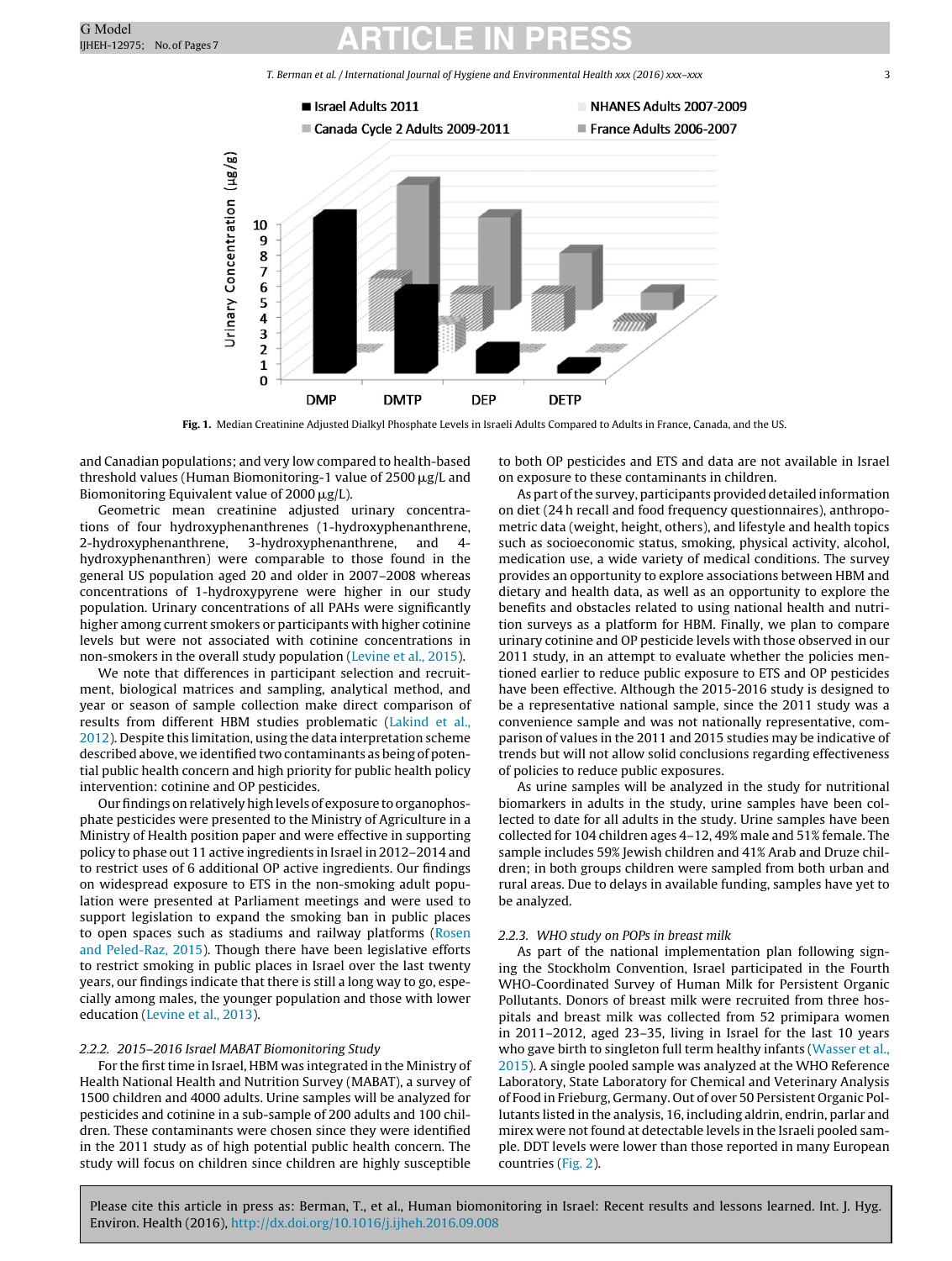<span id="page-3-0"></span>4 T. Berman et al. / International Journal of Hygiene and Environmental Health xxx (2016) xxx–xxx





Contaminant concentrations in breast milk were compared to those measured in 52 Israeli women in 1981–1982 in the framework of the United Nations Environment Program (UNEP)/WHO project on Assessment of Human Exposure to Pollutants through Biological Monitoring [\(Slorach](#page-6-0) [and](#page-6-0) [Vaz,](#page-6-0) [1985\).](#page-6-0) We note that both studies were conducted using the comprehensive protocol and guidelines developed by WHO, such that sampling methods and quality assurance were comparable. Compared to levels in breast milk in 1982, levels of POPs contamination as measured in breast milk have declined significantly. For example, concentrations of p,p -DDT decreased from 290 ng/g lipid wt to 4.3 whereas concentrations of hexachlorobenzene decreased from 80 ng/g lipid wt to 5.6. This study demonstrated that environmental health policy (restrictions on agricultural, industrial, and other uses of many POPs) were likely instrumental in reducing public exposure to POPs in Israel.

#### 2.2. Academic and government collaboration on HBM

#### 2.2.1. Exposure to organophosphate pesticides in pregnant Palestinian women

Regional HBM studies can highlight differences in environmental exposures in populations with close geographical proximity but with differences in culture, diet, lifestyle, and regulatory oversight of environmental chemicals. For this reason, researchers from Al Quds University, Hebrew University, the Israel Ministry of Health, and the University of Erlangen-Nuremberg in Germany collaborated to study exposure to OP pesticides in pregnant Palestinian and Israeli women.

Six dialkyl phosphate metabolites were measured in urine samples collected from 148 pregnant women in theWest BankArea and concentrations were compared to those in pregnant women from the Jerusalem area. Sampling for these studies (timing of fieldwork, questionnaires, week of gestation in women) was different. However, exclusion criteria were similar and in both studies hotspots were avoided. In addition, urine samples from both studies were analyzed by the same analytical procedure and calibration, at the same laboratory ([Abdeen](#page-6-0) et [al.,](#page-6-0) [2016\).](#page-6-0)

Median total dimethyl phosphate (DMtotal) levels were significantly lower in Palestinian women compared to Jerusalem pregnant women  $(p = 0.041)$ . DMtotal levels were significantly higher in Palestinian women reporting that their place of residence was near an agricultural field ( $p = 0.037$ ). Lower urinary levels of

#### **Table 1** Birth Cohort Studies underway utilizing HBM in Israel.

| <b>Birth Cohort</b>                                |     | Sample Relevant Contaminants Biological Media              |                                                                                                       |
|----------------------------------------------------|-----|------------------------------------------------------------|-------------------------------------------------------------------------------------------------------|
| Asaf<br>Harofeh/Ichilov<br>Hospital                | 340 | <b>Brominated Flame</b><br>Retardants, PCBs,<br>Phthalates | Maternal blood, urine.<br>cord blood, breast milk,<br>paternal blood and<br>urine; infant<br>meconium |
| Hadassah Hospital                                  | 300 | Organophosphate<br>Pesticides. Phthalates                  | Maternal and infant<br>urine                                                                          |
| <b>Ben Gurion</b><br>University-Soroka<br>Hospital | 140 | Heavy metals                                               | Maternal urine                                                                                        |

dimethyl phosphate pesticide metabolites in Palestinian women compared to Israeli women may result from lower consumption of fruits and vegetables in the Palestinian population.

#### 2.3. Academic research studies utilizing biomarkers

There are currently three longitudinal birth cohort studies underway in Israel using biomarkers (Table 1). These studies are focused on studying adverse pregnancy and developmental effects of a wide variety of environmental contaminants, including brominated flame retardants, PCBs, phthalates, OP pesticides and heavy metals. The overall goal of these studies is to contribute to scientific knowledge on exposures to environmental contaminants during pregnancy and their effects on developing offspring.

Preliminary findings show that urinary concentrations of OP pesticides and phthalates in pregnant women in the Jerusalem area are comparable to those in the general population in Israel in 2011 (personal communication). [Karakis](#page-6-0) et [al.](#page-6-0) [\(2015\)](#page-6-0) reported that in pregnant Bedouin-Arab women in Southern Israel, urinary concentrations of aluminum were higher for women residing within 10 km of a local industrial park (Prevalence Ratio (PR) = 1.12, p-value = 0.012) or who reported using a wood burning stove  $(PR = 1.37, p-value = 0.011)$  and cooking over an open fire  $(PR = 1.16, p)$ p-value = 0.076). Exposure to aluminum was adversely associated with minor anomalies (OR = 3.8, p-value = 0.046) after adjusting for history of abortions ( $OR = 6.1$ , p-value = 0.007). Fetuses prenatally exposed to arsenic were born prematurely (p-value = 0.001) and at lower weights (p- value = 0.023).

[Sela](#page-6-0) et [al.\(2013\)](#page-6-0) measured concentrations of metals in hair samples in the general population in Southern Israel. Women from the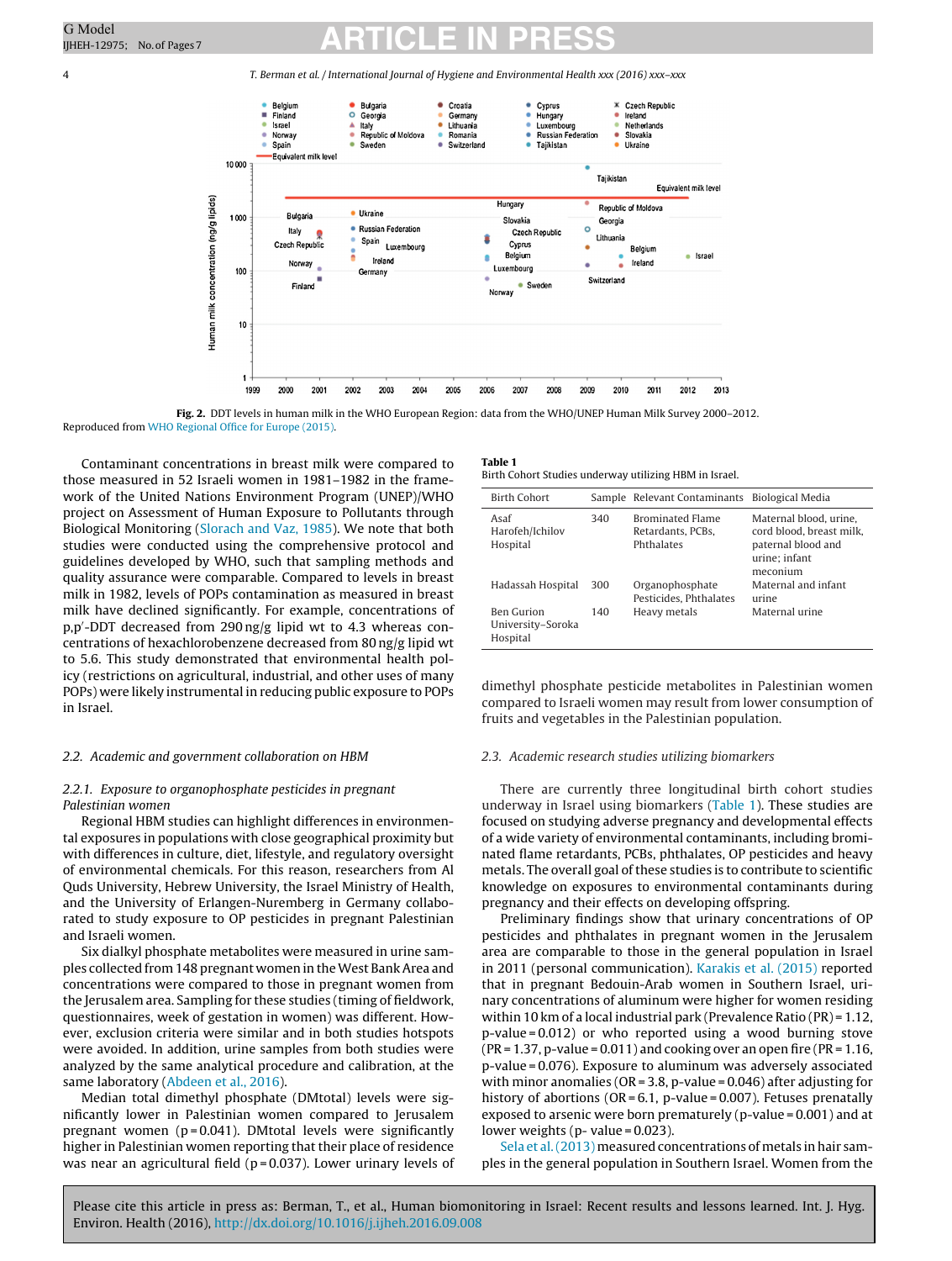Bedoin population were more highly exposed to several heavy metals including magnesium and lead, probably due to wearing large amounts of silver jewellery and cooking with colored aluminum pots and kitchen utensils with glaze that contains heavy metals. Elevated levels of arsenic in hair of male Bedouins was correlated with their heavy smoking of tobacco in traditional nargilas.

Researchers at the Hebrew University Center for Excellence in Agriculture and Environmental Health at Hadassah Hospital and Tel Hashomer Hospital are currently using HBM to study the impact of OP, pyrethroid, and triazine pesticide exposure on male reproductive health. An additional collaborative research project at Hadassah-Hebrew University, Asaf Harofeh Hospital, and Mount Sinai Hospital in NY is focused on exposure biomarkers for cotinine, phthalates and adverse effects on respiratory function in children. Additional HBM exposure assessment studies will be funded by the Ministry of Environmental Protection as part of the National Plan to Reduce Air Pollution in the Haifa Bay.

There are a number of research projects underway on biomarker development in the field of environmental health. [Benor](#page-6-0) et [al.](#page-6-0) [\(2015\)](#page-6-0) have shown that respiratory symptoms and airway inflammation is positively correlated to ultrafine particle (UFP) content in exhaled breath condensate (EBC) of symptomatic children, indicating the feasibility of measuring UFP in the EBC of asthmatic children as a potential method for screening and biological monitoring in a pediatric population. [Fireman](#page-6-0) et [al.](#page-6-0) [\(2015\)](#page-6-0) have shown that induced sputum can be used to monitor the accumulation of airborne particles in the lungs of children with asthma. [Lavi](#page-6-0) et [al.](#page-6-0) [\(2016\)](#page-6-0) mapped particulate matter dispersion in metropolitan Tel Aviv by biomonitoring techniques using induced sputum samples.

[Novack](#page-6-0) et [al.](#page-6-0) [\(2015\)](#page-6-0) have explored the use of umbilical cord cell proliferation as a biomarker of environmental exposure. Finally, researchers at the Hebrew University Center of Excellence in Agriculture and Environmental Health have developed a new technique for measuring carbamazepine and its metabolites in human urine as a biomarker of environmental exposure to pharmaceuticals ([Fedorova](#page-6-0) et [al.,](#page-6-0) [2016\).](#page-6-0) Using the novel technique, they have shown that healthy individuals consuming reclaimed wastewaterirrigated produce excreted carbamazepine and its metabolites in their urine, while subjects consuming fresh water-irrigated produce excreted undetectable or significantly lower levels of carbamazepine, and that the carbamazepine metabolite pattern at this low exposure level differed from that observed at therapeutic doses ([Paltiel](#page-6-0) et [al.,](#page-6-0) [2016\).](#page-6-0)

To date, there is no formal framework for using results from academic HBM or biomarker studies to support environmental health policy. However, there is frequent communication and cooperation between researchers and policy makers at the Ministries of Health and Environment.

#### **3. Challenges and lessons learned**

#### 3.1. Framework and study designs

In a small country with limited resources and other pressing national priorities, and where environmental health is a relatively new field, ensuring solid political and financial support for HBM has been challenging. For this reason, Israel has yet to develop a formal National HBM Program, with long term goals and commitments. However, one of the lessons learned in Israel is that even in the absence of a formal HBM program, it is possible to collect meaningful HBM data and use it in an ad hoc fashion to support environmental health policy. In fact, in Israel the lack of a formal HBM program has allowed flexibility in goals and funding sources and has facilitated collaboration with the research community.

There is no formal framework or structure for prioritizing chemicals and sample populations for HBM studies in Israel. In the 2011 study, chemicals were chosen based on inclusion in other national HBM programs, suspected widespread exposure in the Israeli population based on previous pilot studies in Israel or findings in other populations, and suspected or known associations with dietary intake. Chemicals for the 2015–2016 HBM study were those deemed as a "public health cause for concern" based on findings of increased exposure relative to international populations in the 2011 study. In the study on POPs in breast milk the chemicals and sample population was determined by the WHO–UNEP protocol. As Israel is part of the HBM4EU initiative, decisions regarding priority chemicals and populations will be made in the future as part of efforts to harmonize and coordinate HBM activities in participating countries ([European](#page-6-0) [Environmental](#page-6-0) [Agency,](#page-6-0) [2016\).](#page-6-0)

Since resources for HBM are limited in Israel, there have been attempts to link the HBM survey to the existing infrastructure of the Israel National Health and Nutrition Surveys (MABAT) in Israel. The 2011 study was originally designed to be linked to the MABAT, however due to considerable delays in the MABAT, the biomonitoring study was conducted independently. In the 2015–2016 study, recruitment and sample collection for HBM was linked to the existing MABAT framework, saving valuable time and resources. However, there are drawbacks, including the relatively inflexible framework for adding specific questions to the questionnaire on environmental exposures, and potential problems related to data management and ownership. One of the lessons learned is that in order to maximize the potential of health and nutrition surveys as a platform for HBM surveys, HBM elements should be considered and integrated early in the stages of the planning process, and should not be a supplementary part of the MABAT survey.

While there are numerous existing biobanks in Israel, a national HBM biobank has yet to be established. In addition, capacity limitations in government laboratory freezers have made long term storage of biological specimens collected in HBM studies a challenge. The major lesson learned is that potential use of existing biobanks, or other solutions for long term storage of HBM specimens, should be considered early in the planning stages of the study.

#### 3.2. Funding

Most of the HBM work in Israel in the past decade has been supported by an NGO. Considering the fact that the budget for environmental health issues within the Ministry of Health is limited, and that the Ministry of Environmental Protection allocates funds for environmental monitoring but not biomonitoring, this financial support has been critical. The 2011 National Biomonitoring Study was funded by a private NGO in Israel, the Environment and Health Fund, on the condition that the Ministry of Health would provide matching funds and would attempt to use the study results to gain political and financial support for future HBM studies. Indeed, results of the national HBM study were presented to the Head of the Ministry of Health in January 2014 and HBM was introduced to the Annual Ministry of Health workplan for 2016. Despite some political support for HBM, there have been delays in securing funding for analysing the samples collected in the 2015–2016 MABAT survey.

In the case of the study on POPs in breast milk, funding was provided by the Ministry of Environmental Protection and the Ministry of Health. In that case, the fact that Israel signed the Stockholm Convention and that the Ministry of Environmental Protection viewed compliance with the convention as high priority, helped secure both political and financial support for the study. However, the budget required for that study was very small (recruitment of 52 women and analysis of one pooled samples) so it is unclear if this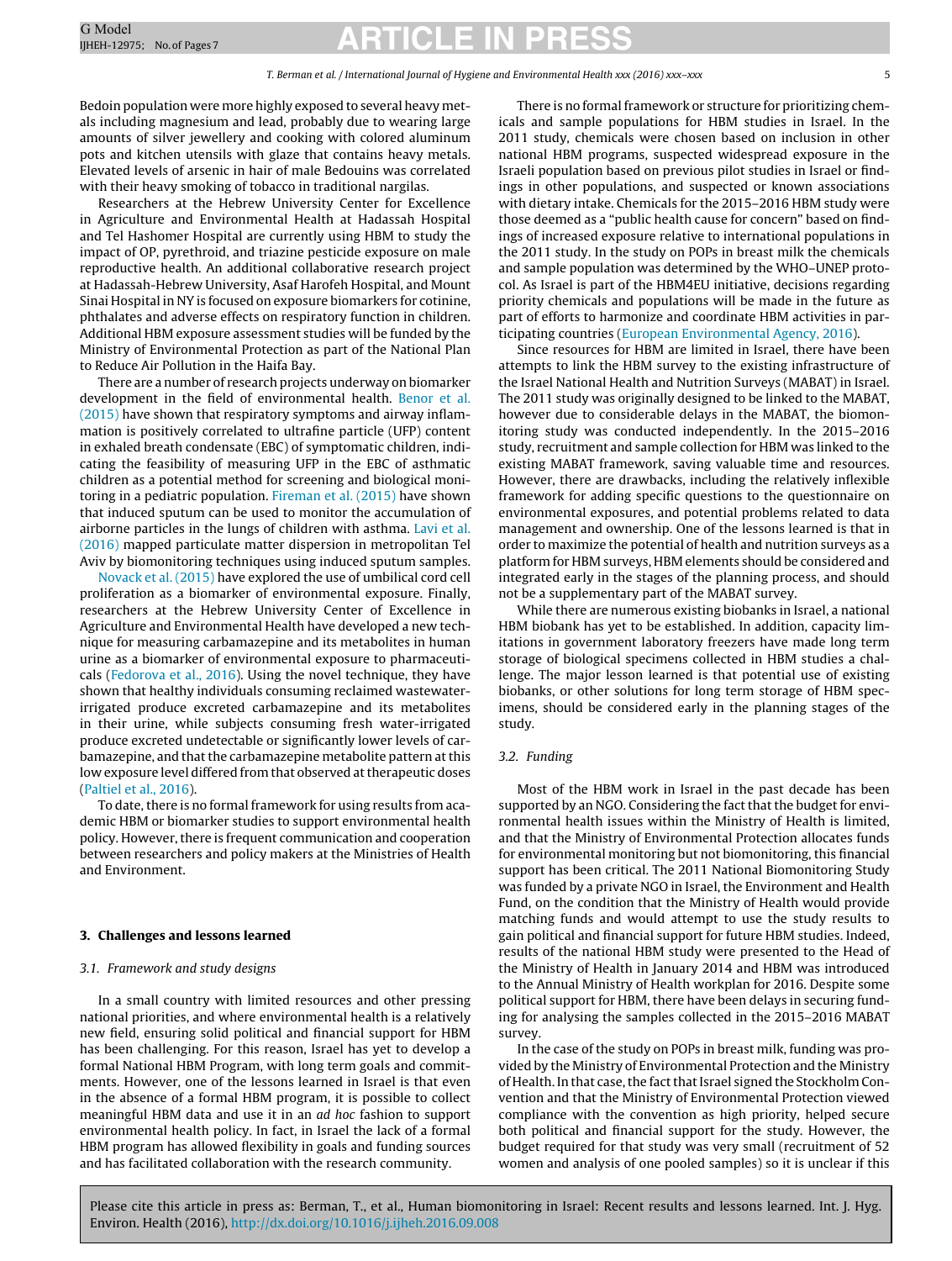#### 6 T. Berman et al. / International Journal of Hygiene and Environmental Health xxx (2016) xxx–xxx

mechanism for gaining support for HBM studies will prove itself on a larger scale. In the case of the study on organophosphate exposure in Palestinian pregnant women, funding for provided by the US AID – Middle East Regional Cooperation (MERC) program, a program intended to assist Arab and Israeli scientists to create and share solutions to regional development challenges. The US AID – MERC program previously funded a regional HBM project on lead expo-sure in children in Israel, Jordan, and the Palestinian Authority ([Safi](#page-6-0) et [al.,](#page-6-0) [2006\).](#page-6-0) Since Israel has signed a number of treaties related to environmental chemicals (for example the Minamata Convention) and is an active in the WHO Europe Health and Environment Action Plan, it is possible that international commitments will help secure political and financial support for HBM in the future.

Decision making in environmental health in Israel is frequently crisis driven, as has been evident in the government response to the public and political outcry following reports of high levels of air pollution in the Haifa district and increased rates of cancer in the population. The Finance Ministry allocated over 2 million euro for research on the health effects of exposure to air pollution in Haifa, including for research on exposure assessment and biological monitoring. While far from ideal, in this case a public health crisis was instrumental in securing government financial support for HBM research in Israel, albeit research on a specific geographic population and on a limited range of environmental exposures.

Israel is part of HBM4EU, a proposed initiative to use HBM to understand human exposure to chemicals and to inform policy and risk assessment. As participation in the HBM4EU requires financial commitment by participating countries, this is another example of how international commitments can advance allocation of government funding for HBM in Israel. EU funding for the project will help Israel to harmonize future HBM initiatives with those in participating countries  $(N = 26)$  and coordinate activities in this field.

HBM studies in Israel have increasingly relied on collaboration with foreign laboratories in Germany, the US, and Canada. In a geographically isolated country like Israel, the cost related to shipment of samples is considerable. Further expansion in the scope of HBM studies in Israel will depend on developing analytical capacity and expertise. A number of laboratories in Israel are currently developing capacity to measure environmental levels of contaminants such as BPA, brominated flame retardants, and phthalates in biological samples [\(Solomon](#page-6-0) et [al.,](#page-6-0) [2016\).](#page-6-0)

#### 3.3. Communicating results to policy makers and the public

As was the case in Cyprus and Luxembourg [\(Katsonouri](#page-6-0) et [al.,](#page-6-0) [2015\),](#page-6-0) being a small country has the advantage of relative ease in accessing policy makers in order to use HBM data in inform environmental health policy. Several of the Ministry of Health researchers involved in the 2011 HBM study are also actively involved in policy decisions regarding environmental exposures, including pesticides, consumer products and ETS. This makes it easier to communicate HBM results in decision making forums, including government committees and the Parliament.

In some cases, HBM results have been met with scepticism in policy forums. For example, when presented with HBM data showing that the Israeli population is highly exposed to OP pesticides, Ministry of Agriculture representatives responsible for agricultural pesticide registration noted that levels in Israel were comparable to those in France, where many OP pesticides had been phased out beginning in 1995. They raised legitimate questions about whether results indicated exposure to parent compounds or less toxic OP breakdown products on agricultural produce. One of the lessons learned is that HBM data should be presented as part of a body of evidence supporting regulatory action and is frequently not sufficient in itself to justify specific regulatory interventions.

Another challenge in communication of HBM data is the lack of health based thresholds for some of the contaminants of public health concern in Israel, for example OP metabolites and cotinine. In the case of cotinine, the major finding that over 60% of nonsmokers in the 2011 study had quantifiable cotinine levels in their urine was widely reported in the press and was presented by the Ministry of Health at official policy discussions at the Israeli Parliament. However, in the absence of a health based threshold for cotinine (such as HBM values), it was challenging to put the results into public health context.

On the other hand, in the case of OP pesticides there was concern that results could be misunderstood and misinterpreted. Results of the 2011 study showed that the Israeli population is highly exposed to OP pesticides, likely resulting from high consumption of fruits and vegetables, and specifically that OP metabolite levels in urine are positively correlated to fruit intake. In communicating these results to the public it was important to communicate the nutritional benefits of consuming fresh fruits and vegetables. The factsheet on the study published on the Ministry of Health website emphasized the importance of consuming fresh fruits and vegetables, so that HBM results wouldn't be misconstrued as indicating risks associated with fruit and vegetable consumption.

#### 3.4. Communicating individual results and ethical considerations

In the 2011 study, we reported results to 18 study participants (out of 249) who requested their results and to one study participant with an exceptionally high BPA urinary concentration. We reported results to individuals in tabular form showing their individual results, the mean urinary concentration in the study population, and the range of urinary concentrations in the study population. For the individual with the unusual urinary BPA concentration we included information on possible exposure sources. In the 2015–2016 study in adults and children, the ethical committee who approved the study required reporting of individual results. This will be highly challenging in light of the time lapse between sample collection and analysis (due to budgetary delays). In addition, as stated previously, for the two exposures we measured in the 2015–2016 study (cotinine and pesticides) there is no health based threshold. We plan to introduce health promotion materials on the risk of exposure to ETS, and the health benefits of fruit and vegetable consumption, when communicating results to study participants.

#### 3.5. International collaboration

Gaining financial and/or political support for HBM is key, but not sufficient, for developing an HBM framework in a small country. HBM is a highly technical and scientific field and a high level of expertise is required to implement HBM studies and interpret results. In the case of Israel, consultation and collaboration with leading international HBM experts has been crucial, both for technical issues relating to preventing potential contamination during sampling, to shipment of samples, but also to scientific issues related to data analysis and interpretation.

For these reasons, participation in HBM4EU is valuable for Israel, as local expertise in the technical and scientific aspects related to HBM are limited and as data harmonization is an important goal. This is an important lesson learned for other small countries planning to develop HBM activities: it is highly valuable to seek out assistance and if possible collaboration with international experts and institutions with proven experience in HBM. In the case of Israel, progress and achievements in the field of HBM are largely due to frequent consultations and successful collaboration with international experts in the field.